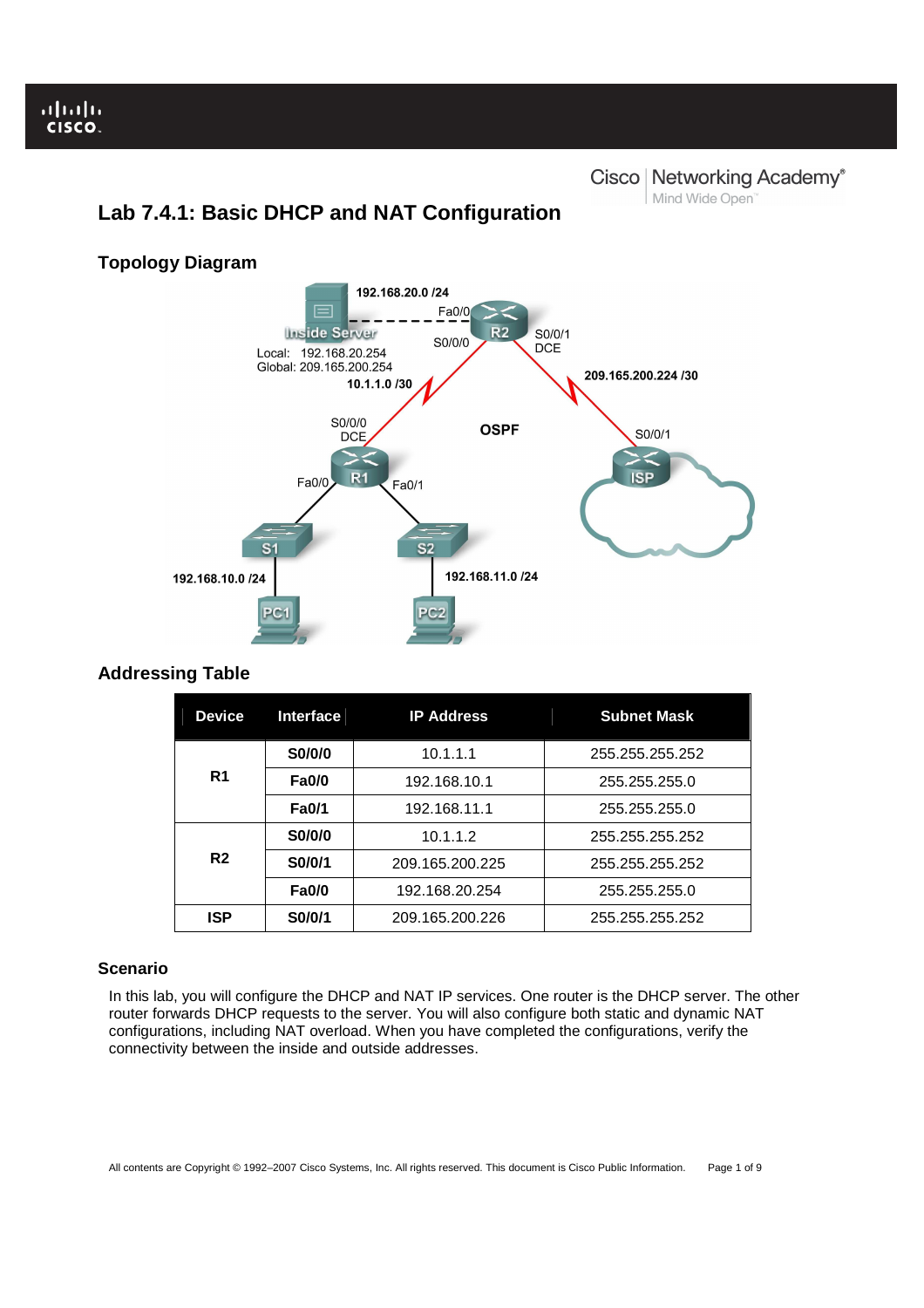# **Task 1: Prepare the Network**

## **Step 1: Cable a network that is similar to the one in the topology diagram.**

## **Step 2: Clear all existing configurations on the routers.**

# **Task 2: Perform Basic Router Configurations**

Configure the R1, R2, and ISP routers according to the following guidelines:

- Configure the device hostname.
- Disable DNS lookup.
- Configure a privileged EXEC mode password.
- Configure a message-of-the-day banner.
- Configure a password for the console connections.
- Configure a password for all vty connections.
- Configure IP addresses on all routers. The PCs receive IP addressing from DHCP later in the lab.
- Enable OSPF with process ID 1 on R1 and R2. Do not advertise the 209.165.200.224/27 network.

Note: Instead of attaching a server to R2, you can configure a loopback interface on R2 to use the IP address 192.168.20.254/24. If you do this, you do not need to configure the Fast Ethernet interface.

# **Task 3: Configure PC1 and PC2 to receive an IP address through DHCP**

On a Windows PC go to **Start** -> **Control Panel** -> **Network Connections** -> **Local Area Connection**. Right mouse click on the **Local Area Connection** and select **Properties**.

Make sure the button is selected that says **Obtain an IP address automatically**.

|                                                                                                                                                                                       |     | <b>Internet Protocol (TCP/IP) Properties 2 X</b> |
|---------------------------------------------------------------------------------------------------------------------------------------------------------------------------------------|-----|--------------------------------------------------|
| General Alternate Configuration                                                                                                                                                       |     |                                                  |
| You can get IP settings assigned automatically if your network supports this<br>capability. Otherwise, you need to ask your network administrator for the<br>appropriate IP settings. |     |                                                  |
|                                                                                                                                                                                       |     |                                                  |
| C Obtain an IP address automatically                                                                                                                                                  |     |                                                  |
| Use the following IP address:                                                                                                                                                         |     |                                                  |
| IP address:                                                                                                                                                                           | 7.4 |                                                  |
| Subnet mask:                                                                                                                                                                          | 近   |                                                  |

Once this has been done on both PC1 and PC2, they are ready to receive an IP address from a DHCP server.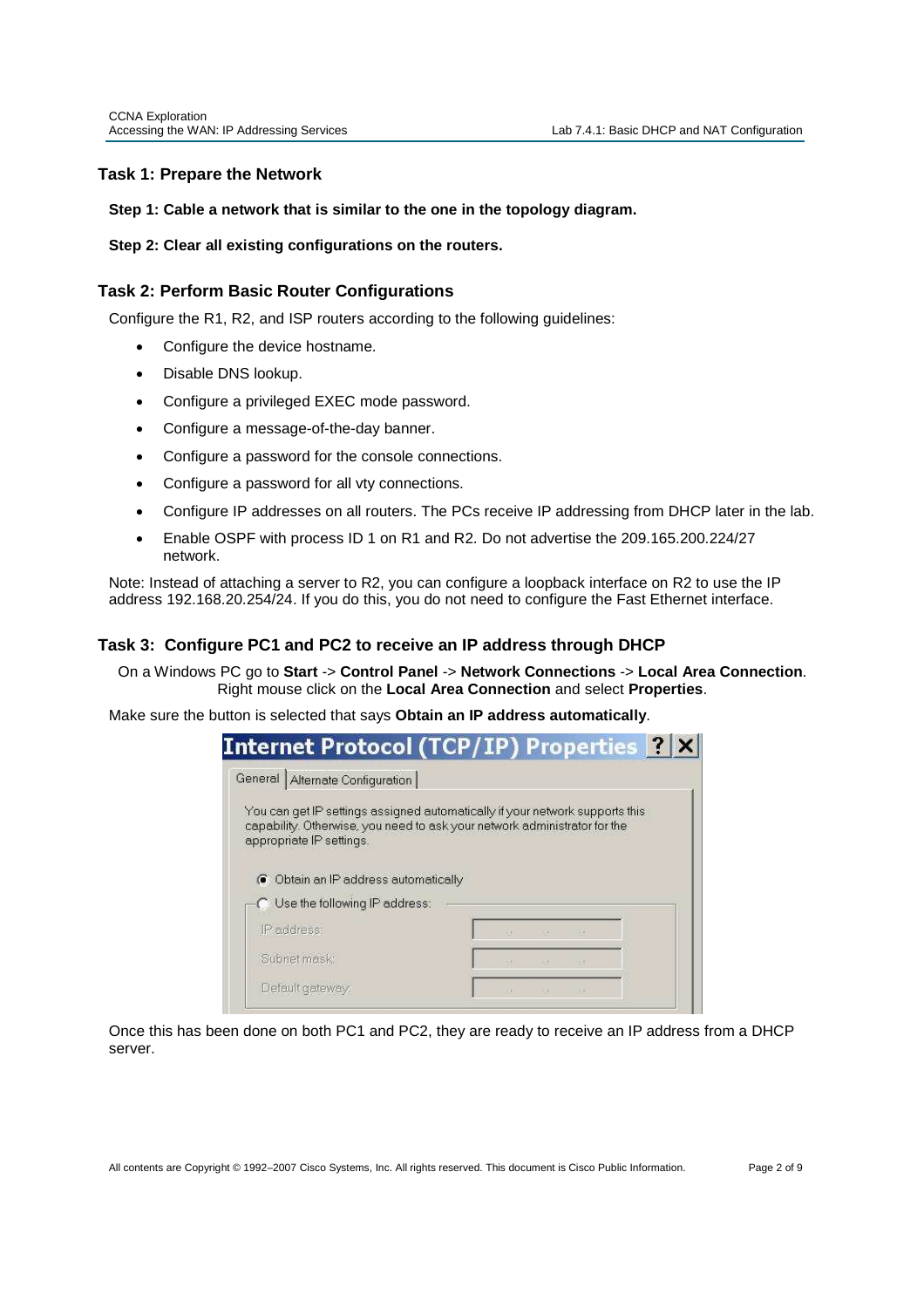# **Task 4: Configure a Cisco IOS DHCP Server**

Cisco IOS software supports a DHCP server configuration called Easy IP. The goal for this lab is to have devices on the networks 192.168.10.0/24 and 192.168.11.0/24 request IP addresses via DHCP from R2.

#### **Step 1: Exclude statically assigned addresses.**

The DHCP server assumes that all IP addresses in a DHCP address pool subnet are available for assigning to DHCP clients. You must specify the IP addresses that the DHCP server should not assign to clients. These IP addresses are usually static addresses reserved for the router interface, switch management IP address, servers, and local network printer. The **ip dhcp excluded-address** command prevents the router from assigning IP addresses within the configured range. The following commands exclude the first 10 IP addresses from each pool for the LANs attached to R1. These addresses will not be assigned to any DHCP clients.

R2(config)#**ip dhcp excluded-address 192.168.10.1 192.168.10.10** R2(config)#**ip dhcp excluded-address 192.168.11.1 192.168.11.10**

## **Step 2: Configure the pool.**

Create the DHCP pool using the **ip dhcp pool** command and name it **R1Fa0**.

R2(config)#**ip dhcp pool R1Fa0**

Specify the subnet to use when assigning IP addresses. DHCP pools automatically associate with an interface based on the network statement. The router now acts as a DHCP server, handing out addresses in the 192.168.10.0/24 subnet starting with 192.168.10.1.

R2(dhcp-config)#**network 192.168.10.0 255.255.255.0**

Configure the default router and domain name server for the network. Clients receive these settings via DHCP, along with an IP address.

R2(dhcp-config)#**dns-server 192.168.11.5**  R2(dhcp-config)#**default-router 192.168.10.1** 

Note: There is not a DNS server at 192.168.11.5. You are configuring the command for practice only.

Because devices from the network 192.168.11.0/24 also request addresses from R2, a separate pool must be created to serve devices on that network. The commands are similar to the commands shown above:

```
R2(config)#ip dhcp pool R1Fa1 
R2(dhcp-config)#network 192.168.11.0 255.255.255.0
R2(dhcp-config)#dns-server 192.168.11.5
R2(dhcp-config)#default-router 192.168.11.1
```
## **Step 3: Test DHCP**

On PC1 and PC2 test whether each has received an IP address automatically. On each PC go to **Start** - > **Run** -> **cmd** -> **ipconfig -all**

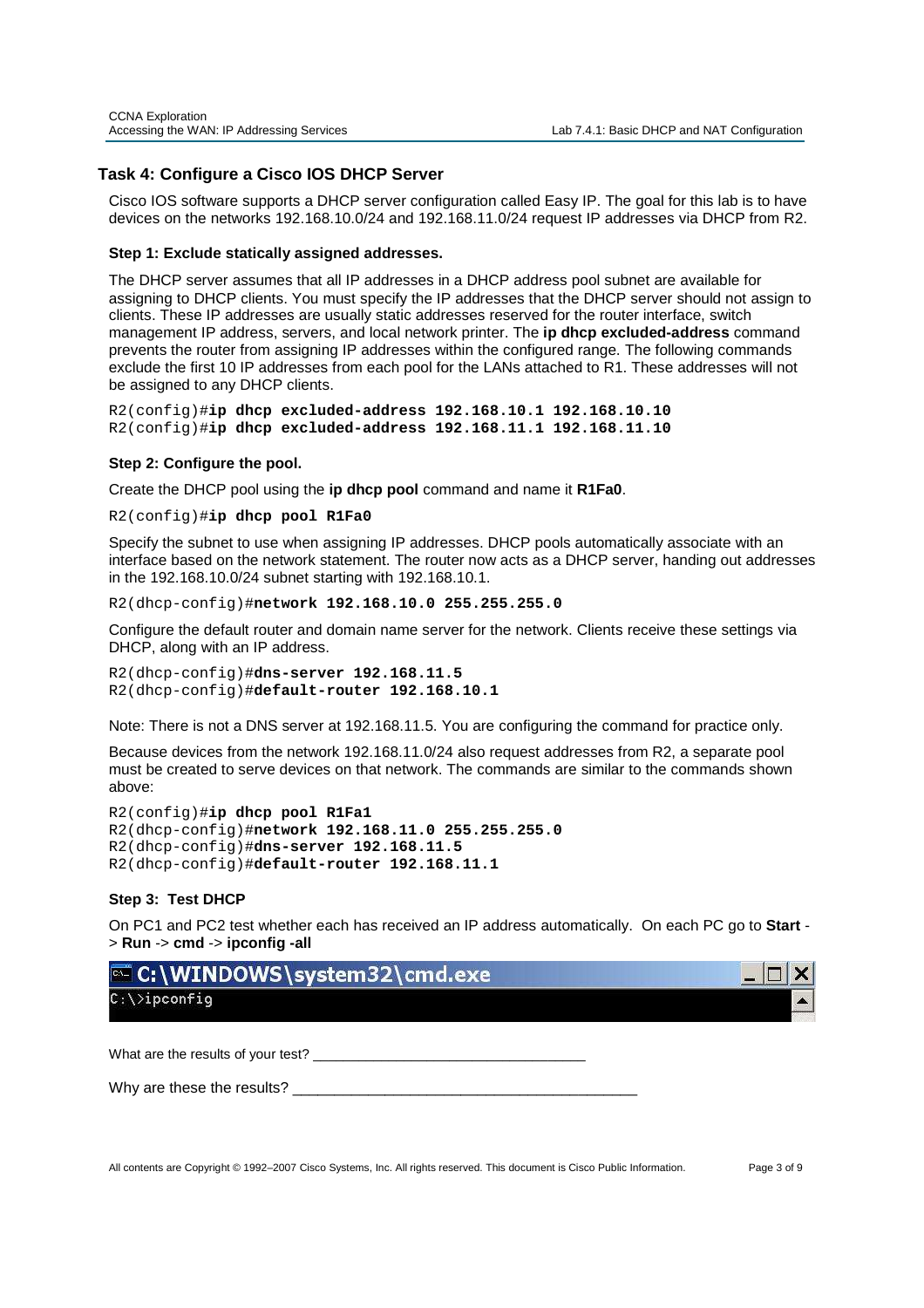## **Step 4: Configure a helper address.**

Network services such as DHCP rely on Layer 2 broadcasts to function. When the devices providing these services exist on a different subnet than the clients, they cannot receive the broadcast packets. Because the DHCP server and the DHCP clients are not on the same subnet, configure R1 to forward DHCP broadcasts to R2, which is the DHCP server, using the **ip helper-address** interface configuration command.

Notice that **ip helper-address** must be configured on each interface involved.

```
R1(config)#interface fa0/0
R1(config-if)#ip helper-address 10.1.1.2 
R1(config)#interface fa0/1
R1(config-if)#ip helper-address 10.1.1.2
```
## **Step 5: Release and Renew the IP addresses on PC1 and PC2**

Depending upon whether your PCs have been used in a different lab, or connected to the internet, they may already have learned an IP address automatically from a different DHCP server. We need to clear this IP address using the **ipconfig /release** and **ipconfig /renew** commands.

| C:\WINDOWS\system32\cmd.exe             |  |
|-----------------------------------------|--|
| $C:\$ ipconfig /release                 |  |
| Windows IP Configuration                |  |
| Ethernet adapter Local Area Connection: |  |
| Connection-specific DNS Suffix ::       |  |
| IP Address. 0.0.0.0                     |  |
| Subnet Mask 0.0.0.0                     |  |
| Default Gateway                         |  |
| $C:\$ ipconfig /renew                   |  |

## **Step 6: Verify the DHCP configuration.**

You can verify the DHCP server configuration in several different ways. Issue the command **ipconfig** on PC1 and PC2 to verify that they have now received an IP address dynamically. You can then issue commands on the router to get more information. The **show ip dhcp binding** command provides information on all currently assigned DHCP addresses. For instance, the following output shows that the IP address 192.168.10.11 has been assigned to MAC address 3031.632e.3537.6563. The IP lease expires on September 14, 2007 at 7:33 p.m.

| R1#show ip dhcp binding                          |                                           |                  |           |  |  |  |
|--------------------------------------------------|-------------------------------------------|------------------|-----------|--|--|--|
| Bindings from all pools not associated with VRF: |                                           |                  |           |  |  |  |
| IP address                                       | Client-ID/                                | Lease expiration | Type      |  |  |  |
|                                                  | Hardware address/                         |                  |           |  |  |  |
|                                                  | User name                                 |                  |           |  |  |  |
| 192.168.10.11                                    | 0063.6973.636f.2d30. Sep 14 2007 07:33 PM |                  | Automatic |  |  |  |
|                                                  | 3031.632e.3537.6563.                      |                  |           |  |  |  |
|                                                  | 2e30.3634.302d.566c.                      |                  |           |  |  |  |
|                                                  | 31                                        |                  |           |  |  |  |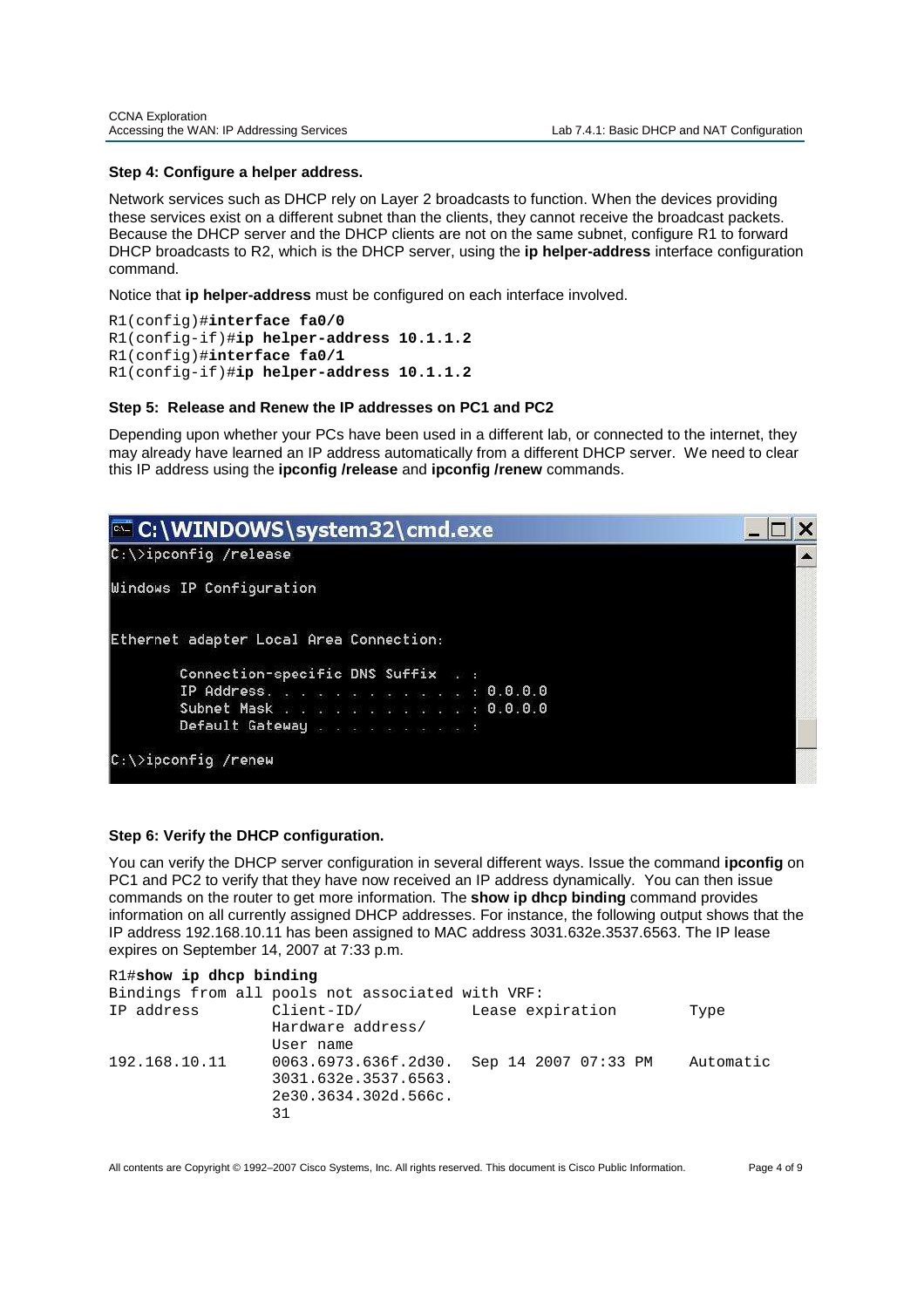The **show ip dhcp pool** command displays information on all currently configured DHCP pools on the router. In this output, the pool **R1Fa0** is configured on R1. One address has been leased from this pool. The next client to request an address will receive 192.168.10.12.

```
R2#show ip dhcp pool
Pool R1Fa0 :
 Utilization mark (high/low) : 100 / 0<br>Subnet size (first/next) : 0 / 0
 Subnet size (first/next) : 0 /<br>Total addresses : 254
 Total addresses
  Leased addresses : 1 
 Pending event : none
  1 subnet is currently in the pool : 
 Current index       IP address range               Leased addresses
 192.168.10.12 192.168.10.1 - 192.168.10.254 1
```
The **debug ip dhcp server events** command can be extremely useful when troubleshooting DHCP leases with a Cisco IOS DHCP server. The following is the debug output on R1 after connecting a host. Notice that the highlighted portion shows DHCP giving the client an address of 192.168.10.12 and mask of 255.255.255.0

```
*Sep 13 21:04:18.072: DHCPD: Sending notification of DISCOVER: 
*Sep 13 21:04:18.072: DHCPD: htype 1 chaddr 001c.57ec.0640 
*Sep 13 21:04:18.072: DHCPD: remote id 020a0000c0a80b01010000000000 
*Sep 13 21:04:18.072: DHCPD: circuit id 00000000 
*Sep 13 21:04:18.072: DHCPD: Seeing if there is an internally specified pool 
class: 
*Sep 13 21:04:18.072: DHCPD: htype 1 chaddr 001c.57ec.0640 
*Sep 13 21:04:18.072: DHCPD: remote id 020a0000c0a80b01010000000000 
*Sep 13 21:04:18.072: DHCPD: circuit id 00000000 
*Sep 13 21:04:18.072: DHCPD: there is no address pool for 192.168.11.1. 
*Sep 13 21:04:18.072: DHCPD: Sending notification of DISCOVER: 
R1# 
*Sep 13 21:04:18.072: DHCPD: htype 1 chaddr 001c.57ec.0640 
*Sep 13 21:04:18.072: DHCPD: remote id 020a0000c0a80a01000000000000 
*Sep 13 21:04:18.072: DHCPD: circuit id 00000000 
*Sep 13 21:04:18.072: DHCPD: Seeing if there is an internally specified pool 
class: 
*Sep 13 21:04:18.072: DHCPD: htype 1 chaddr 001c.57ec.0640 
*Sep 13 21:04:18.072: DHCPD: remote id 020a0000c0a80a01000000000000 
*Sep 13 21:04:18.072: DHCPD: circuit id 00000000 
R1# 
*Sep 13 21:04:20.072: DHCPD: Adding binding to radix tree (192.168.10.12) 
*Sep 13 21:04:20.072: DHCPD: Adding binding to hash tree 
*Sep 13 21:04:20.072: DHCPD: assigned IP address 192.168.10.12 to client 
0063.6973.636f.2d30.3031.632e.3537.6563.2e30.3634.302d.566c.31. 
*Sep 13 21:04:20.072: DHCPD: Sending notification of ASSIGNMENT: 
*Sep 13 21:04:20.072: DHCPD: address 192.168.10.12 mask 255.255.255.0 
*Sep 13 21:04:20.072: DHCPD: htype 1 chaddr 001c.57ec.0640 
*Sep 13 21:04:20.072: DHCPD: lease time remaining (secs) = 86400
*Sep 13 21:04:20.076: DHCPD: Sending notification of ASSIGNMENT: 
*Sep 13 21:04:20.076: DHCPD: address 192.168.10.12 mask 255.255.255.0 
R1# 
*Sep 13 21:04:20.076: DHCPD: htype 1 chaddr 001c.57ec.0640 
*Sep 13 21:04:20.076: DHCPD: lease time remaining (secs) = 86400
```
All contents are Copyright © 1992–2007 Cisco Systems, Inc. All rights reserved. This document is Cisco Public Information. Page 5 of 9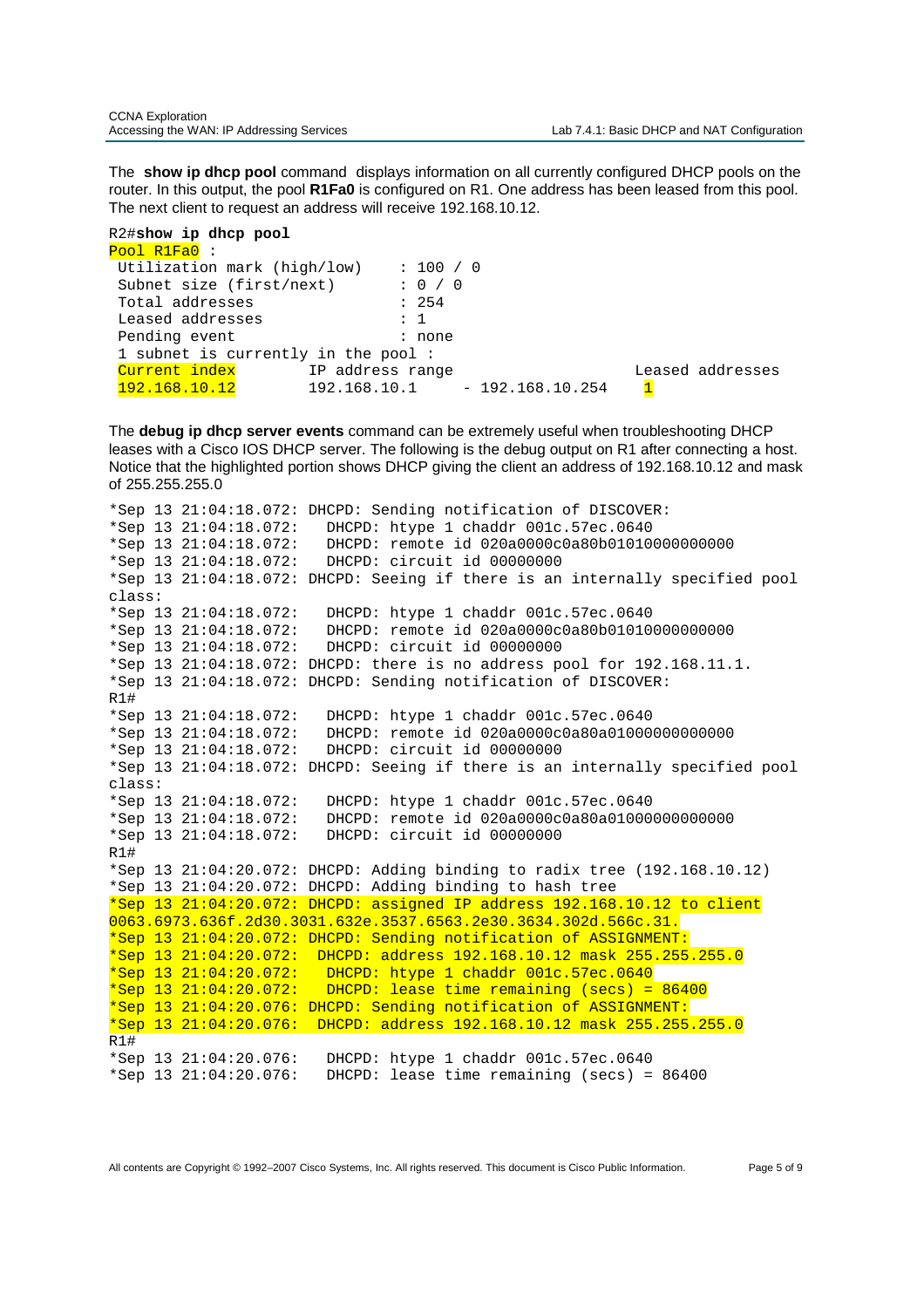## **Task 5: Configure Static and Default Routing**

ISP uses static routing to reach all networks beyond R2. However, R2 translates private addresses into public addresses before sending traffic to ISP. Therefore, ISP must be configured with the public addresses that are part of the NAT configuration on R2. Enter the following static route on ISP:

ISP(config)#**ip route 209.165.200.240 255.255.255.240 serial 0/0/1**

This static route includes all addresses assigned to R2 for public use.

Configure a default route on R2 and propagate the route in OSPF.

```
R2(config)#ip route 0.0.0.0 0.0.0.0 209.165.200.226
R2(config)#router ospf 1 
R2(config-router)#default-information originate
```
Allow a few seconds for R1 to learn the default route from R2 and then check the R1 routing table. Alternatively, you can clear the routing table with the **clear ip route** \* command. A default route pointing to R2 should appear in the R1 routing table. From R1, ping the serial 0/0/1 interface on ISP (209.165.200.226). The pings should be successful. Troubleshoot if the pings fail.

## **Task 6: Configure Static NAT**

## **Step 1: Statically map a public IP address to a private IP address.**

The inside server attached to R2 is accessible by outside hosts beyond ISP. Statically assign the public IP address 209.165.200.254 as the address for NAT to use to map packets to the private IP address of the inside server at 192.168.20.254.

R2(config)#**ip nat inside source static 192.168.20.254 209.165.200.254**

#### **Step 2: Specify inside and outside NAT interfaces.**

Before NAT can work, you must specify which interfaces are inside and which interfaces are outside.

```
R2(config)#interface serial 0/0/1
R2(config-if)#ip nat outside
R2(config-if)#interface fa0/0
R2(config-if)#ip nat inside
```
Note: If using a simulated inside server, assign the **ip nat inside** command to the loopback interface.

#### **Step 3: Verify the static NAT configuration.**

From ISP, ping the public IP address 209.165.200.254.

## **Task 7: Configure Dynamic NAT with a Pool of Addresses**

While static NAT provides a permanent mapping between an internal address and a specific public address, dynamic NAT maps private IP addresses to public addresses. These public IP addresses come from a NAT pool.

#### **Step 1: Define a pool of global addresses.**

Create a pool of addresses to which matched source addresses are translated. The following command creates a pool named MY-NAT-POOL that translates matched addresses to an available IP address in the 209.165.200.241–209.165.200.246 range.

R2(config)#**ip nat pool MY-NAT-POOL 209.165.200.241 209.165.200.246 netmask 255.255.255.248**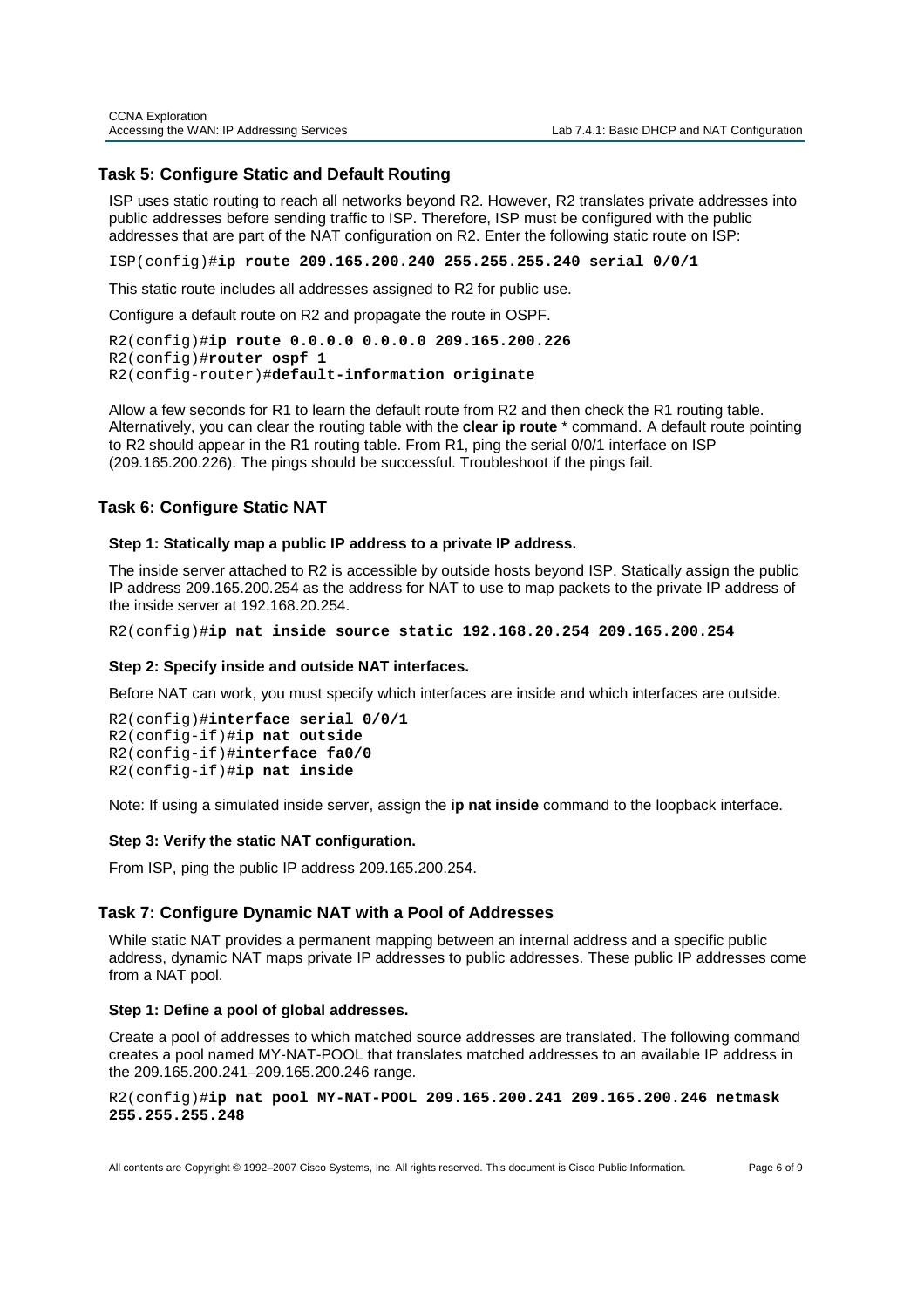#### **Step 2: Create an extended access control list to identify which inside addresses are translated.**

R2(config)#**ip access-list extended NAT**  R2(config-ext-nacl)#**permit ip 192.168.10.0 0.0.0.255 any**  R2(config-ext-nacl)#**permit ip 192.168.11.0 0.0.0.255 any** 

## **Step 3: Establish dynamic source translation by binding the pool with the access control list.**

A router can have more than one NAT pool and more than one ACL. The following command tells the router which address pool to use to translate hosts that are allowed by the ACL.

R2(config)#**ip nat inside source list NAT pool MY-NAT-POOL** 

#### **Step 4: Specify inside and outside NAT interfaces.**

You have already specified the inside and outside interfaces for your static NAT configuration. Now add the serial interface linked to R1 as an inside interface.

R2(config)#**interface serial 0/0/0** R2(config-if)#**ip nat inside**

#### **Step 5: Verify the configuration.**

Ping ISP from PC1 or the Fast Ethernet interface on R1 using extended **ping**. Then use the **show ip nat translations** and **show ip nat statistics** commands on R2 to verify NAT.

#### R2#**show ip nat translations**

Pro Inside global Inside local Outside local Outside global icmp 209.165.200.241:4 192.168.10.1:4 209.165.200.226:4 209.165.200.226:4 --- 209.165.200.241 192.168.10.1 --- --- --- --- $--- 209.165.200.254$   $192.168.20.254$   $---$ 

#### R2#**show ip nat statistics**

Total active translations: 2 (1 static, 1 dynamic; 0 extended) Outside interfaces: Serial0/0/1 Inside interfaces: Serial0/0/0, Loopback0 Hits: 23 Misses: 3 CEF Translated packets: 18, CEF Punted packets: 0 Expired translations: 3 Dynamic mappings: -- Inside Source [Id: 1] access-list NAT pool MY-NAT-POOL refcount 1 pool MY-NAT-POOL: netmask 255.255.255.248 start 209.165.200.241 end 209.165.200.246 type generic, total addresses 6, allocated 1 (16%), misses 0 Queued Packets: 0

To troubleshoot issues with NAT, you can use the **debug ip nat** command. Turn on NAT debugging and repeat the ping from PC1.

R2#**debug ip nat**  IP NAT debugging is on R2# \*Sep 13 21:15:02.215: NAT\*: s=192.168.10.11->209.165.200.241, d=209.165.200.226 [25] \*Sep 13 21:15:02.231: NAT\*: s=209.165.200.226, d=209.165.200.241->192.168.10.11 [25] \*Sep 13 21:15:02.247: NAT\*: s=192.168.10.11->209.165.200.241, d=209.165.200.226 [26] \*Sep 13 21:15:02.263: NAT\*: s=209.165.200.226, d=209.165.200.241->192.168.10.11 [26]

All contents are Copyright © 1992–2007 Cisco Systems, Inc. All rights reserved. This document is Cisco Public Information. Page 7 of 9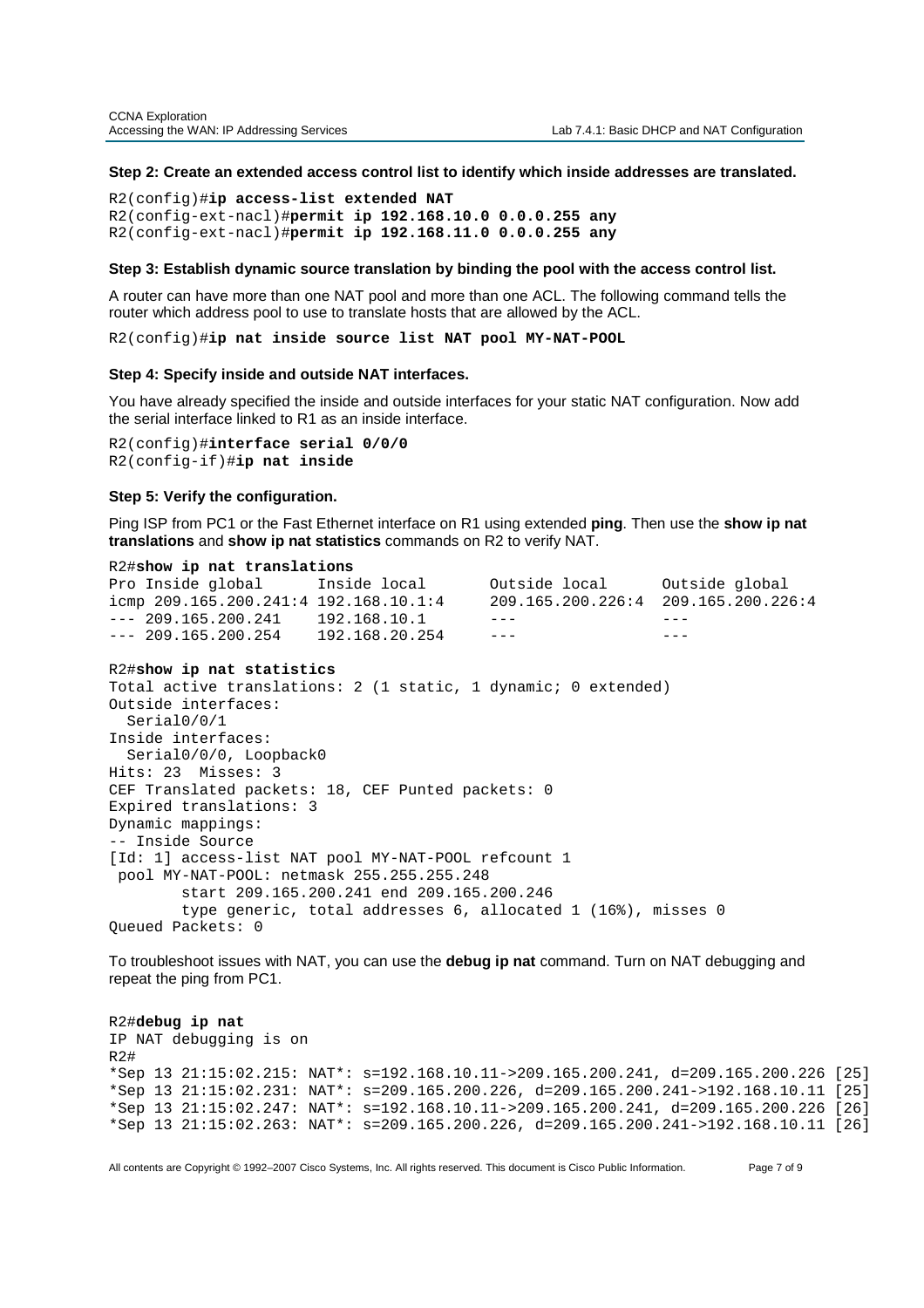\*Sep 13 21:15:02.275: NAT\*: s=192.168.10.11->209.165.200.241, d=209.165.200.226 [27] \*Sep 13 21:15:02.291: NAT\*: s=209.165.200.226, d=209.165.200.241->192.168.10.11 [27] \*Sep 13 21:15:02.307: NAT\*: s=192.168.10.11->209.165.200.241, d=209.165.200.226 [28] \*Sep 13 21:15:02.323: NAT\*: s=209.165.200.226, d=209.165.200.241->192.168.10.11 [28] \*Sep 13 21:15:02.335: NAT\*: s=192.168.10.11->209.165.200.241, d=209.165.200.226 [29] \*Sep 13 21:15:02.351: NAT\*: s=209.165.200.226, d=209.165.200.241->192.168.10.11 [29] R2#

## **Task 8: Configure NAT Overload**

In the previous example, what would happen if you needed more than the six public IP addresses that the pool allows?

\_\_\_\_\_\_\_\_\_\_\_\_\_\_\_\_\_\_\_\_\_\_\_\_\_\_\_\_\_\_\_\_\_\_\_\_\_\_\_\_\_\_\_\_\_\_\_\_\_\_\_\_\_\_\_\_\_\_\_\_\_\_\_\_\_\_\_\_\_\_\_\_\_\_\_\_\_\_\_\_\_\_

By tracking port numbers, NAT overloading allows multiple inside users to reuse a public IP address.

In this task, you will remove the pool and mapping statement configured in the previous task. Then you will configure NAT overload on R2 so that all internal IP addresses are translated to the R2 S0/0/1 address when connecting to any outside device.

## **Step 1: Remove the NAT pool and mapping statement.**

Use the following commands to remove the NAT pool and the map to the NAT ACL.

R2(config)#**no ip nat inside source list NAT pool MY-NAT-POOL**  R2(config)#**no ip nat pool MY-NAT-POOL 209.165.200.241 209.165.200.246 netmask 255.255.255.248**

If you receive the following message, clear your NAT translations.

%Pool MY-NAT-POOL in use, cannot destroy R2#**clear ip nat translation \***

## **Step 2: Configure PAT on R2 using the serial 0/0/1 interface public IP address.**

The configuration is similar to dynamic NAT, except that instead of a pool of addresses, the **interface** keyword is used to identify the outside IP address. Therefore, no NAT pool is defined. The **overload** keyword enables the addition of the port number to the translation.

Because you already configured an ACL to identify which inside IP addresses to translate as well as which interfaces are inside and outside, you only need to configure the following:

R2(config)#**ip nat inside source list NAT interface S0/0/1 overload** 

#### **Step 3: Verify the configuration.**

Ping ISP from PC1 or the Fast Ethernet interface on R1 using extended **ping**. Then use the **show ip nat translations** and **show ip nat statistics** commands on R2 to verify NAT.

R2#**show ip nat translations** Pro Inside global Inside local 0utside local 0utside global<br>icmp 209.165.200.225:6 192.168.10.11:6 209.165.200.226:6 209.165.200.226:6 icmp  $209.165.200.225:6$   $192.168.10.11:6$  $--- 209.165.200.254 192.168.20.254 ---$ R2#**show ip nat statistics** Total active translations: 2 (1 static, 1 dynamic; 1 extended) Outside interfaces: Serial0/0/1 Inside interfaces:

All contents are Copyright © 1992–2007 Cisco Systems, Inc. All rights reserved. This document is Cisco Public Information. Page 8 of 9